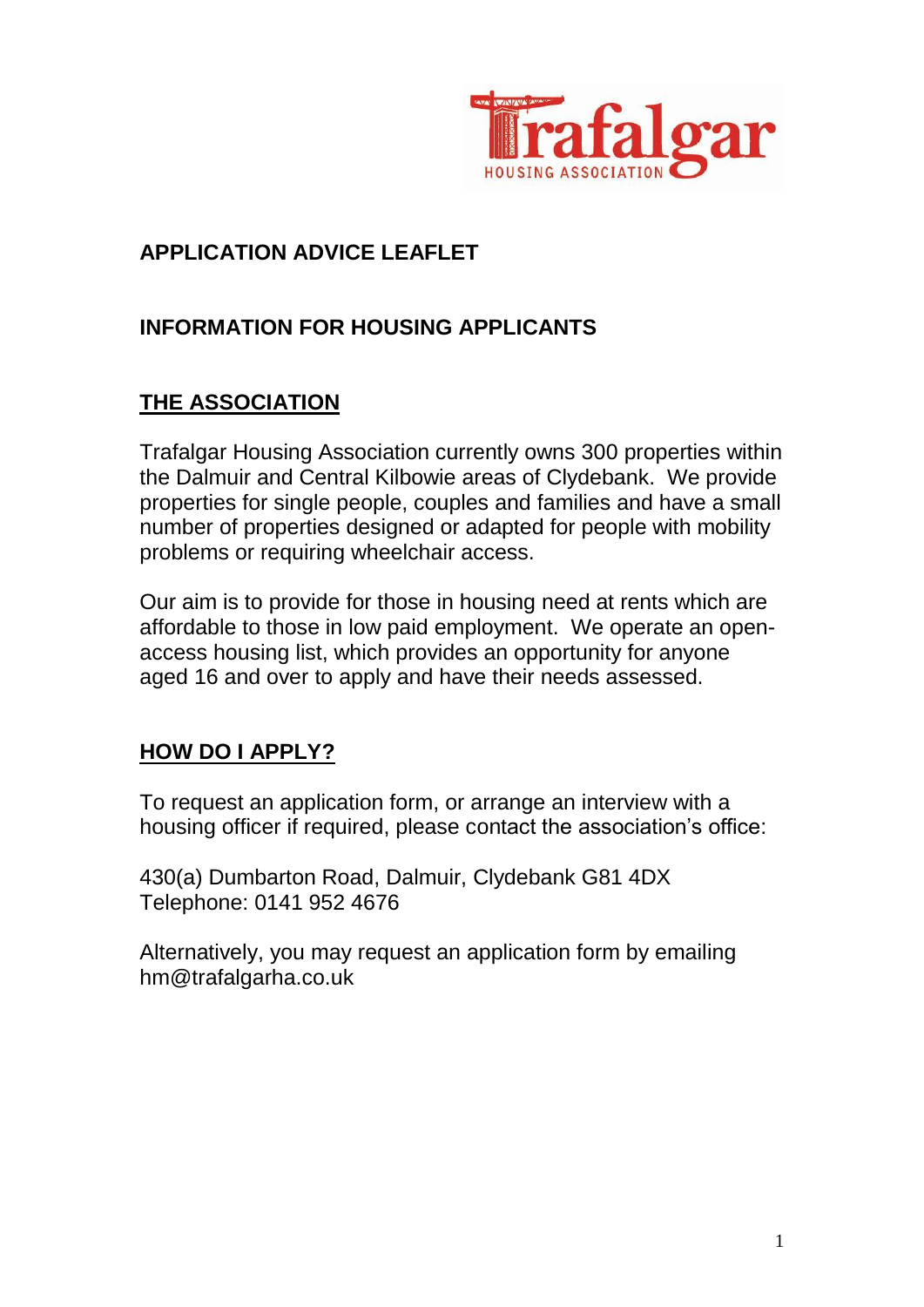# **COMPLETING THE APPLICATION FORM**

It is essential that **all** sections of the application form are completed fully as your application cannot be processed unless all the required information is given.

If you are unsure about how to complete the form, please contact the association for assistance.

# **HOW WILL MY APPLICATION BE ASSESSED?**

The association uses a points system to determine who should get priority for rehousing. Once we have the full details about your circumstances we will be able to see whether you qualify for any points. These may be awarded if you are experiencing any of the following problems:

- **•** overcrowding
- sharing facilities with others who you do not wish to be housed with you (e.g. w/c, bathroom, kitchen, etc)
- needing to move for medical reasons
- **I** living in poor quality accommodation
- other circumstances which would be helped if you were to move house

This is not an exhaustive list and a full explanation of the points system is included in the association's Allocation Policy, which is available on request.

Your chances of rehousing will depend on how many points you qualify for. If you already have another house (either as a tenant with another landlord or an owner) which meets your needs, you are unlikely to be offered a house by the association.

We normally reply to applicants within 4 weeks of their form and all relevant information being submitted, but at busy times delays may occur. If you have applied but not had a response, please contact us to discuss your application.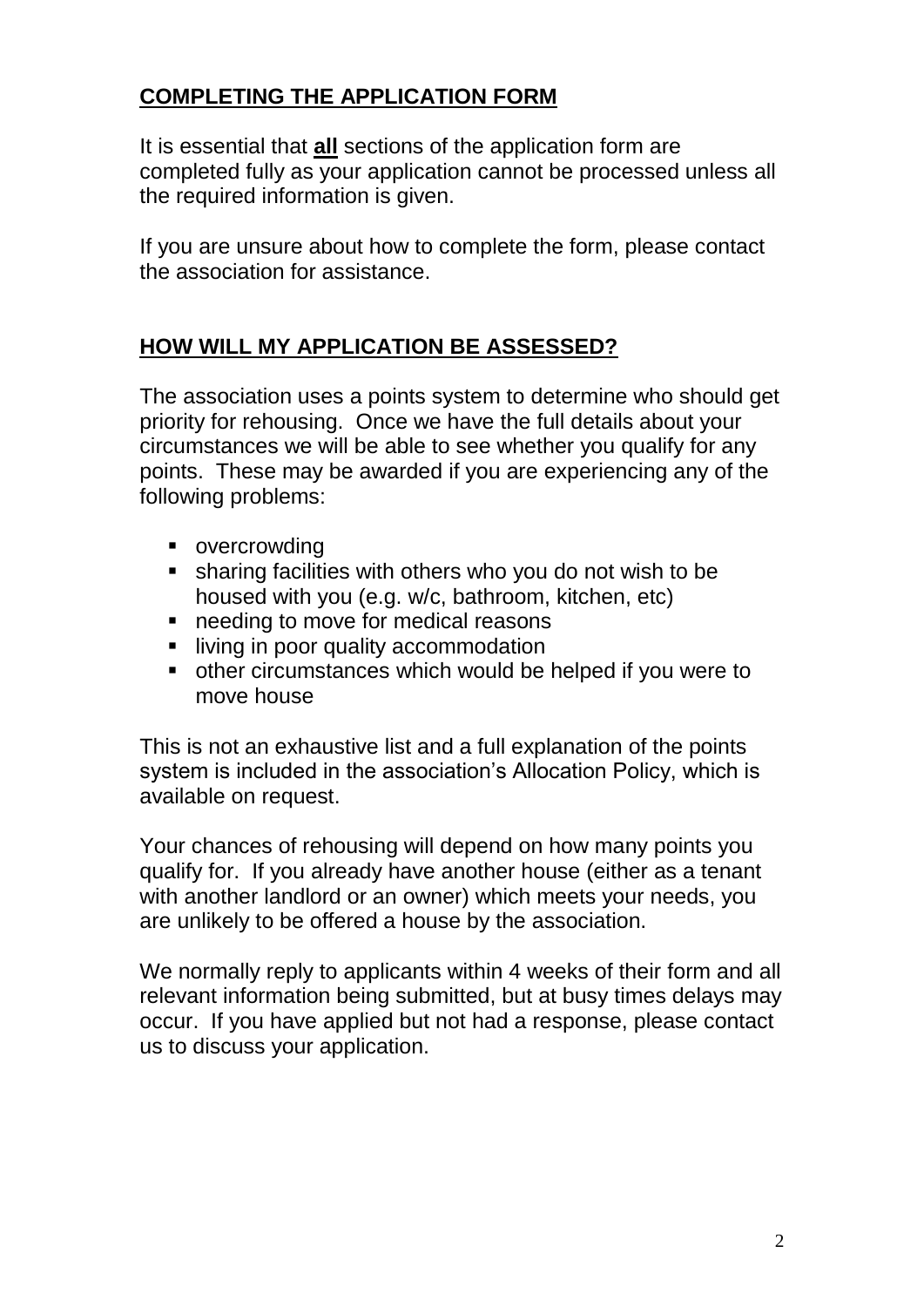# **THE HOUSING LIST**

Applications for rehousing are categorised, depending on circumstances, as follows:

- Housing list applicants
- **People nominated by West Dunbartonshire Council**
- Association tenants with a need to move house

Referrals will also be accepted from a range of agencies for applicants requiring wheelchair or other specially adapted housing.

# **THE QUOTA SYSTEM**

The association decides what proportion of lets will be allocated to each category. In making this decision the levels of need and demand of each category are taken into account along with the association's broader objectives. Although this might seem quite complicated having different categories and the quota system means we can ensure that a certain proportion of lets go to each category and therefore achieve a balance that is fair to all.

# **WILL I BE OFFERED A PROPERTY?**

The short answer is that acceptance onto the list is no guarantee that you can be offered accommodation. The biggest single factor is the number of points you have compared to other people on the list. Another factor is how flexible you are about where you will accept an offer. If you are willing to accept any area, property type or floor height the quicker we are likely to be able to help you.

Finally, the number of properties we are able to let each year is very limited. We estimate that over the next 12 months only around 20 properties at the most will be let to housing list applicants. We would encourage all applicants to maximise their chances of being rehoused by applying to other local landlords who are:

| <b>West Dunbartonshire Council</b>      | Tel: 01389 737000  |
|-----------------------------------------|--------------------|
| <b>Clydebank Housing Association</b>    | Tel: 0141 941 1044 |
| <b>Dalmuir Park Housing Association</b> | Tel: 0141 952 2447 |
| <b>Faifley Housing Association</b>      | Tel: 01389 877924  |